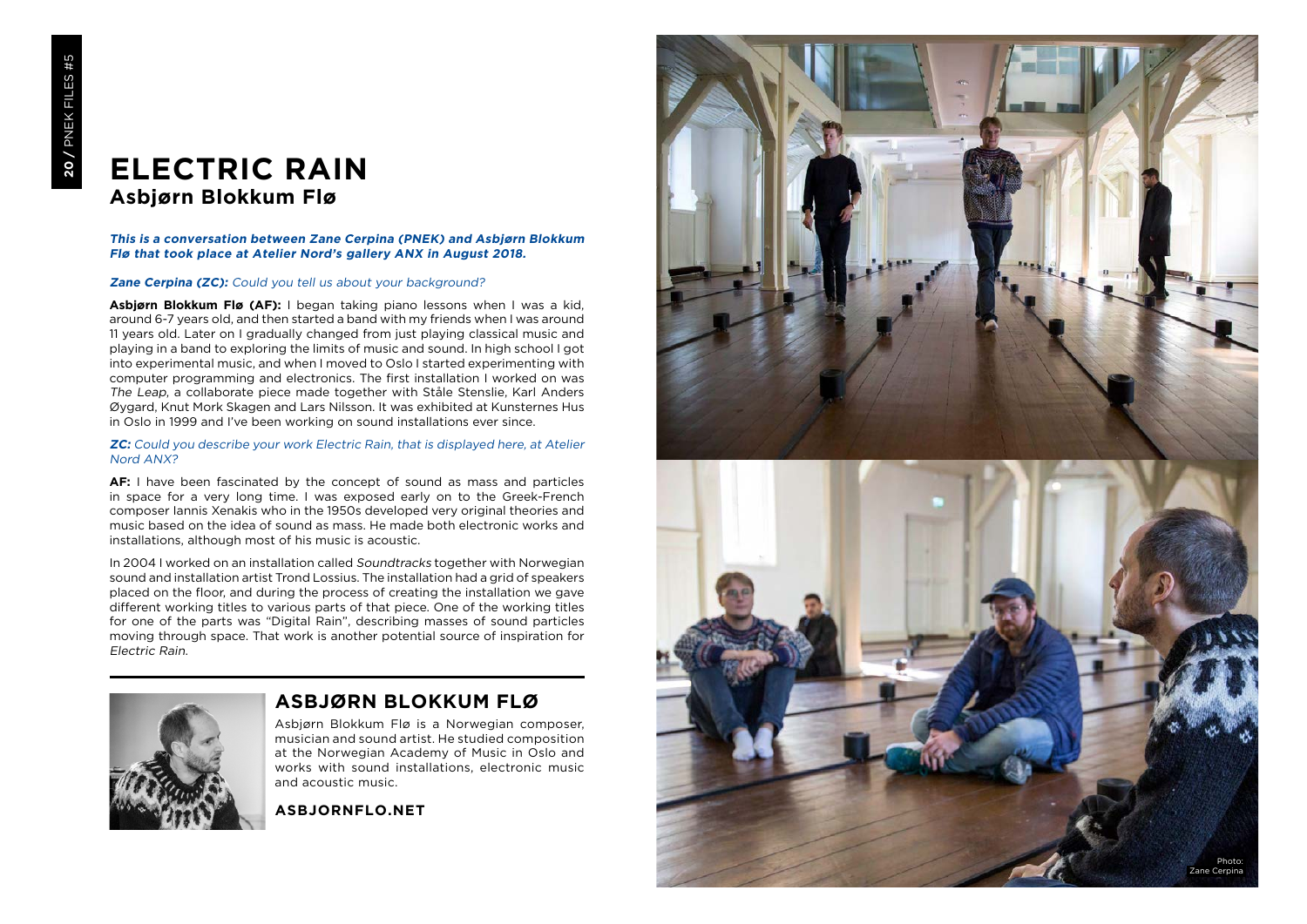

Another starting point is the actual sound of rain as a found sound object. It has all the qualities and properties of what Xenakis was working on throughout his entire life, such as various distributions of sound and how it moves and continuously evolves. On one hand you have a natural element that is the sound of rain, and on the other hand you have the compositional idea of sound as mass and sound as particles. I wanted to combine these two elements.

Then there is the question of the sound of rain as a metaphor. You can find the sound of rain throughout all of cultural history - in literature, art, music and in sound design for film. In popular culture the sound of rain is very often connected to traditional expressions of romance and melancholy. The history of experimental electronic music is also full of rain sounds, such as the piece Dripsody (1955) by the Canadian composer Hugh Le Caine. Finally we have rain as a result of climatic processes. The sound of rain is influenced by the climate and I think it is impossible to work with something like this or experience the installation without thinking about the climate.

I didn't really want force the listener into any particular reading of the work. The entire cultural history of rain is obviously there, but I wanted to leave the interpretation to the listener. Throughout the exhibition, different listeners have given me very different descriptions of what they've been experiencing.

### **ZC:** Is it a site-specific work?

**AF:** Yes. Atelier Nord ANX is an old house of prayer and it has a lot of visual and acoustic properties. I've built a 3D computer model of the space to try out all kinds of different variations of placement of sound sources using walls, ceilings and floors as well as organizing the loudspeakers in three-dimensional shapes. I ended up with a very minimal placement of the speakers on the floor in a grid because I wanted to open up the space both visually and acoustically. The installation consists of 96 objects and that could have easily made the space very crowded, which was something I wanted to avoid.

#### **ZC:** Did you make all the speakers yourself?

**AF:** Yes. All the speakers and electronics are made with a specific purpose in mind. By minimizing the size and visual impact of the speakers I was able to make them draw as little attention as possible to themselves, instead turning the attention towards the architecture and the acoustics of the space itself. The other thing is that the speakers have some special acoustic properties. They are coaxial loudspeakers, which means they can radiate sound equally in all directions. It should feel natural to walk around them while listening and they should have no defined beginning or ending. No up, down, left or right.

#### **ZC:** How is the sound distributed in the space? And why so many speakers?

**AF:** The sound is distributed through 96 individually controlled loudspeakers. The high number of speakers is to ensure that wherever you are in the space there will always be a group of loudspeakers close to you. In this way you can shape the space and move the sound, and wherever you are there will always be